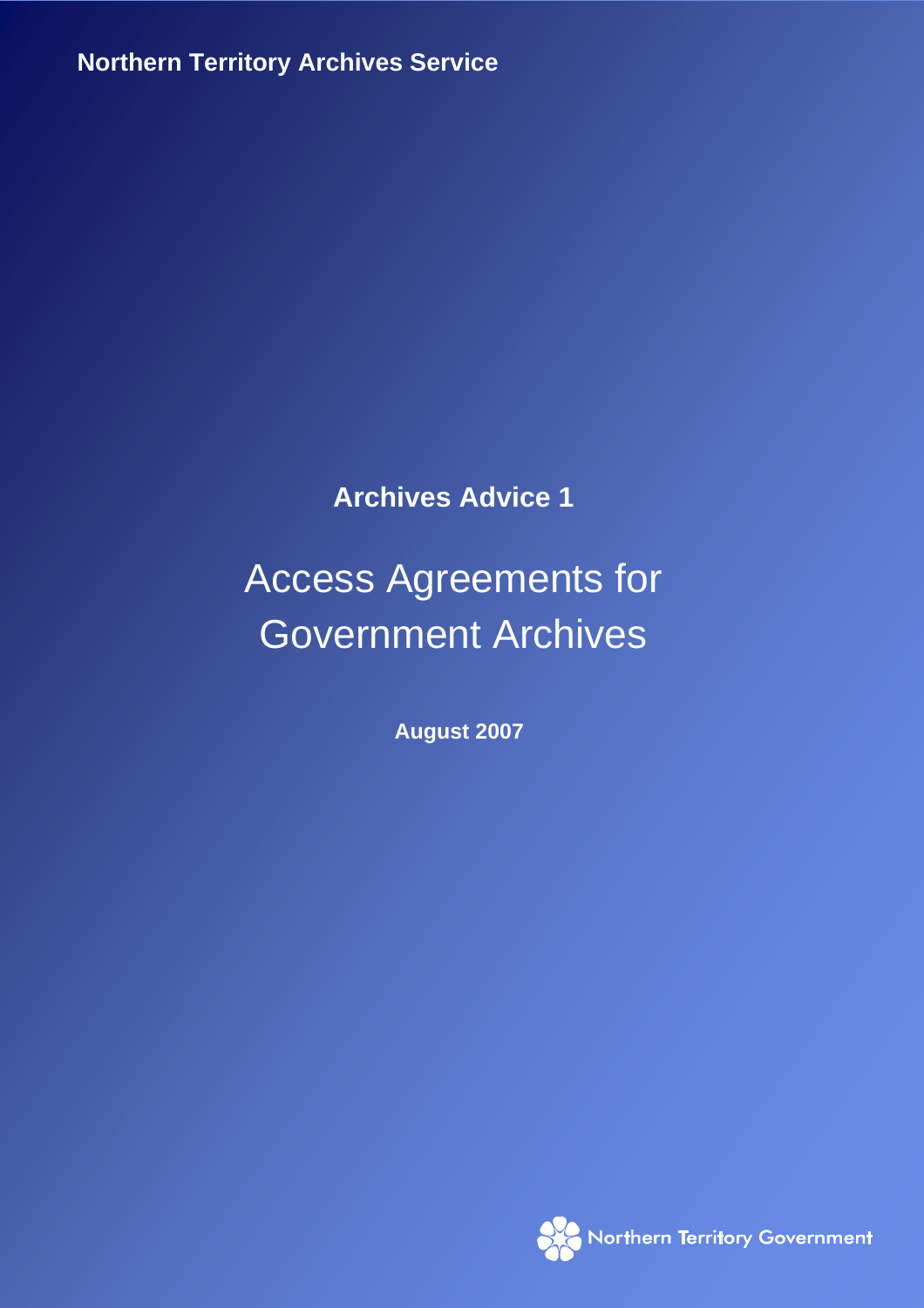For information and advice, please contact

NT Archives Service GPO Box 874 Darwin NT 0801

Telephone: (08) 8924 7677<br>Facsimile: (08) 8924 7660 Facsimile: (08) 8924 7660<br>Website: http://www.nt.go http://www.nt.gov.au/dcis/nta/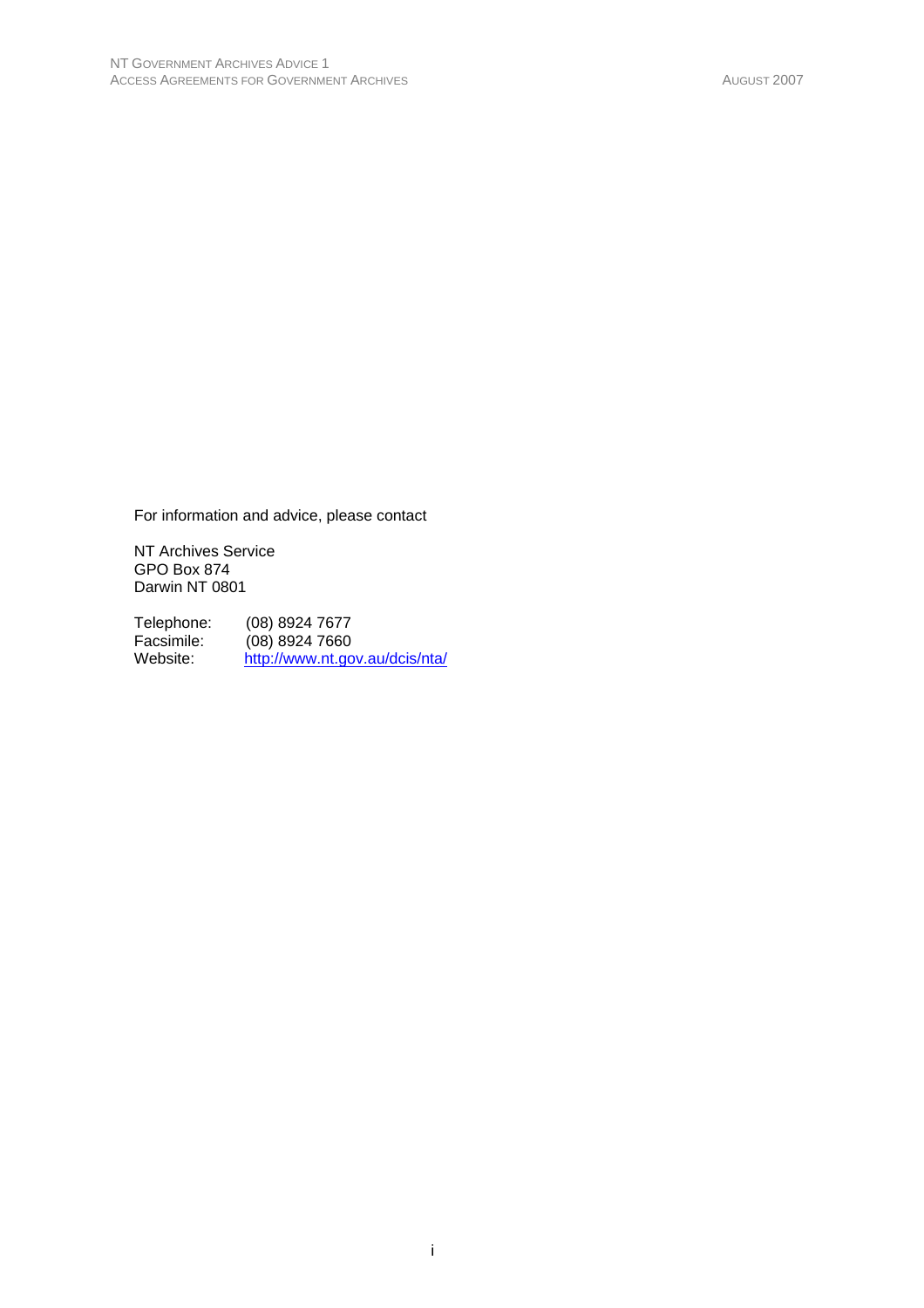# **TABLE OF CONTENTS**

| Determining Restricted Access Period 2                                  |
|-------------------------------------------------------------------------|
| Public Interest Issues to Consider 3<br>Government Archives Relating to |
| Government Archives Relating to Children 4                              |
| How to Prepare an Access Agreement 4                                    |
| Opening of Archives for Public Access 5                                 |
| Extension of Restricted Access Period 5                                 |
| Public Access within the Restricted Access                              |
|                                                                         |
|                                                                         |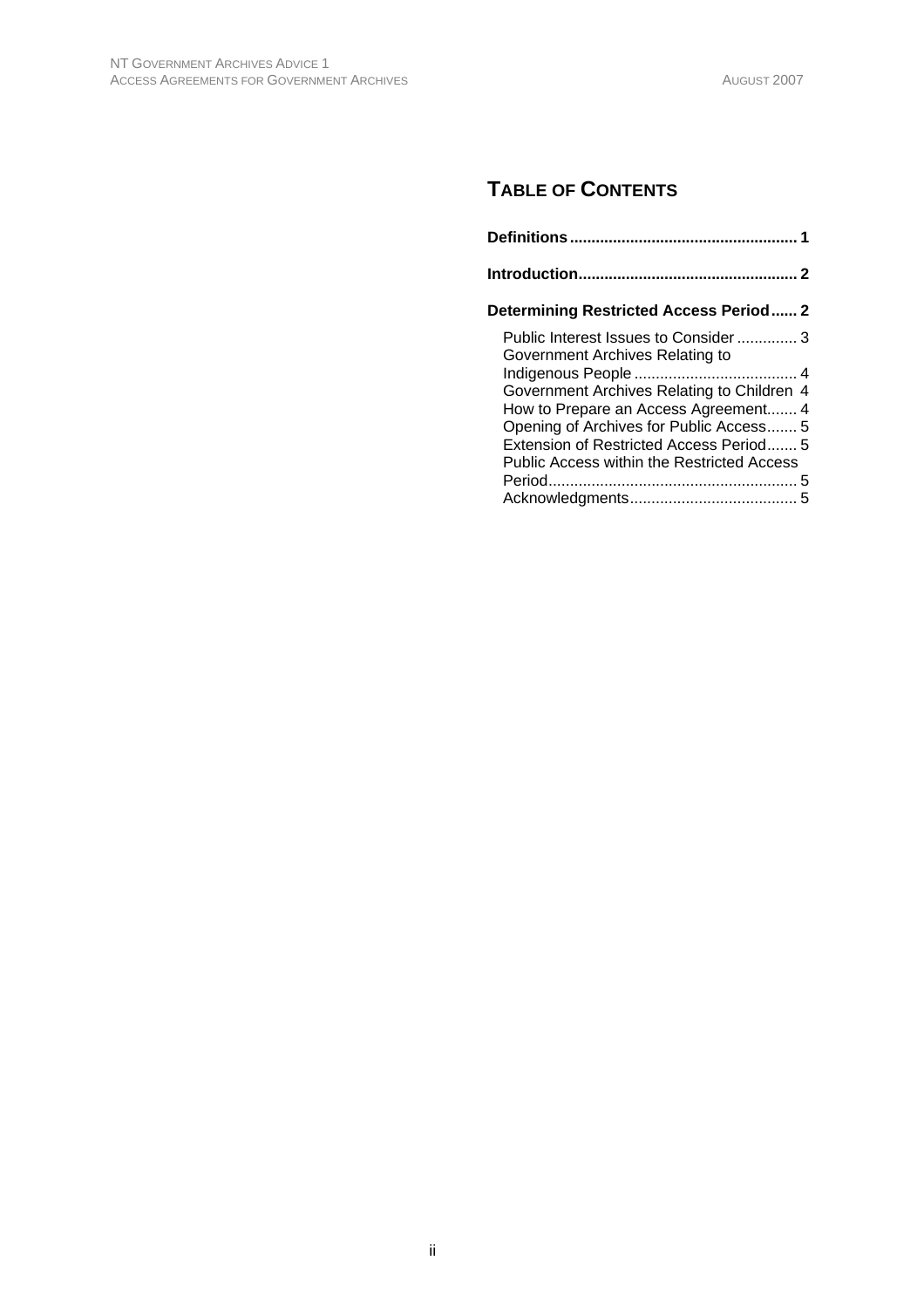# **DEFINITIONS**

| <b>Appraisal</b>                                 | The process of evaluating business activities to determine which records<br>need to be captured and how long the records need to be kept to meet<br>business needs, to maintain organisational accountability and<br>community expectations.                                                   |
|--------------------------------------------------|------------------------------------------------------------------------------------------------------------------------------------------------------------------------------------------------------------------------------------------------------------------------------------------------|
| <b>Archive</b>                                   | A record of permanent value that forms part of the Territory Archives. <sup>1</sup>                                                                                                                                                                                                            |
| <b>Disposal</b>                                  | A range of processes associated with implementing authorised decisions<br>about records retention, destruction, rearrangement, migration or<br>transfer of custody or ownership.                                                                                                               |
| <b>Disposal schedule</b>                         | A formal policy, authorised jointly by the Chief Executive of an NT<br>Government public sector organisation and the NT Archives Service,<br>that defines the temporary or permanent status, retention period and<br>consequent disposal actions authorised for classes of records.            |
| Open access period                               | The period during which the public can routinely access government<br>archives held in the custody of the NT Archives Service. The open<br>access period begins after the end of the restricted access period.                                                                                 |
| <b>Permanent records</b>                         | Records of permanent value which are in the custody of a public sector<br>organisation. When permanent records are transferred into the custody<br>of the NT Archives Service, they are considered an archive and form<br>part of the Territory Archives (see Archive and Territory Archives). |
| <b>Public sector organisation</b>                | An agency as defined in s.5 of the Information Act.                                                                                                                                                                                                                                            |
| <b>Record</b>                                    | Recorded information in any form (including data in a computer system)<br>that is required to be kept by a public sector organisation as evidence of<br>the activities or operations of the organisation, and includes part of a<br>record and a copy of a record.                             |
| <b>Responsible public sector</b><br>organisation | Public sector organisation (as defined above) that is responsible for the<br>function to which the record or archive relates.                                                                                                                                                                  |
| <b>Restricted access period</b>                  | The period during which decisions on access to government archives<br>held in the custody of the NT Archives Service are made by the public<br>sector organisation responsible for the archives (s.144 of the Information<br>Act).                                                             |
| <b>Series</b>                                    | Those records or archives having the same provenance which belong<br>together because:                                                                                                                                                                                                         |
|                                                  | they are part of a discernible filing system (alphabetical,<br>numerical, chronological, or a combination of these);                                                                                                                                                                           |
|                                                  | they have been kept together because they result from the same<br>activity, or                                                                                                                                                                                                                 |
|                                                  | they are of similar formats and relate to a particular function.                                                                                                                                                                                                                               |
|                                                  | A series may consist of only one item. <sup>2</sup>                                                                                                                                                                                                                                            |
| <b>Territory Archives</b>                        | Records held on behalf of the Territory by the archives service. <sup>3</sup>                                                                                                                                                                                                                  |

<sup>1</sup>. s. 4 *Information Act*<br><sup>2</sup>. Judith Ellis (ed.) *Keeping Archives 2<sup>nd</sup> Edition,* (Australian Society of Archivists and DW Thorpe, Melbourne 1993), p.479 3 . s. 4 *Information Act*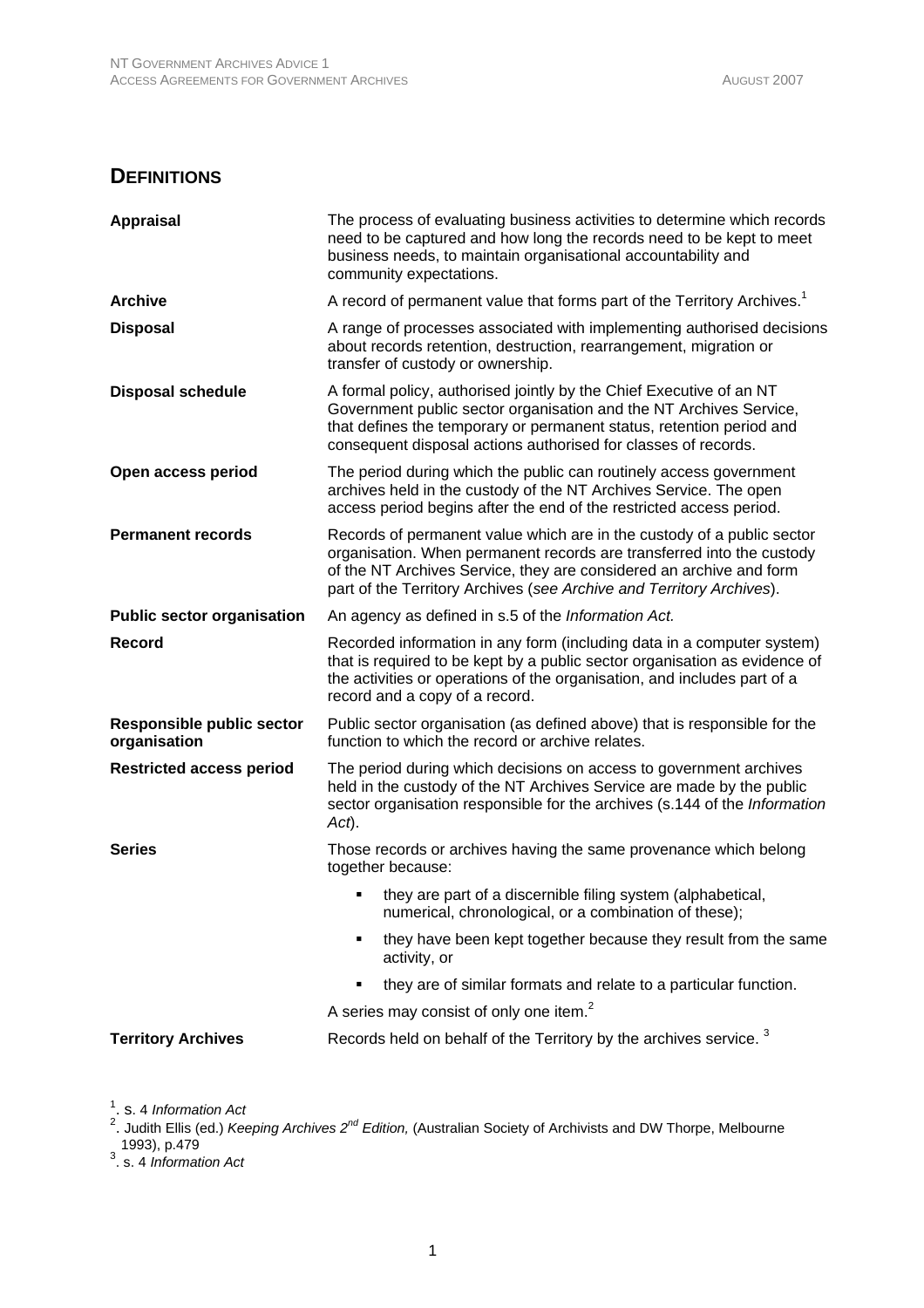#### **INTRODUCTION**

Access to government archives held by the NT Archives Service is determined in accordance with Section 142 of the *Information Act*.

The *Information Act* provides for the transfer of permanent records to the NT Archives Service, where they become part of the Territory Archives. Territory Archives are preserved for their value to the government and the community.

All government archives must be open for public access eventually. The **open access period** is the period during which the public may access the archives. Public access to government archives is restricted prior to the open access period.

The **restricted access period** for government archives in the custody of the NT Archives Service is the period during which decisions on access are made by the public sector organisation responsible for the archives.

The restricted access period is negotiated by the Chief Executive Officer of the responsible public sector organisation and the NT Archives Service at the time of transfer of the records (s.142 (1) of the *Information Act*). An Access Agreement defines when an archives series will be open to the public (refer to section **"***How to prepare an access agreement").*

The *Information Act* provides for an open access period for government archives commencing 30 years after their creation. If it is in the public interest a 45-year restricted access period may apply. Further extensions

of ten-year periods are permissible if it is in the public interest. However, all government archives must be open after a maximum restricted access period of 100 years.

Decisions about access to government archives during the restricted access period are made by the responsible public sector organisation (refer to section *"Public Access within the Restricted Access Period").*

# **DETERMINING RESTRICTED ACCESS PERIOD**

Determination of the restricted access period for government archives should be made with the view to making archives available to the public. This is consistent with the intent of the *Information Act* which is to make government information available unless it is in the public interest to restrict access, or for the protection of privacy. In the majority of cases, government archives will be opened after a restricted access period of 30 years.

A decision should be made with the presumption that government archives will be open to the public after 30 years. However, an appropriate balance needs to be met between providing public access to archives and any other public interests which may support a longer restricted access period. (see *Archives Advice 3: Recommended Restricted Access Periods for Government Archives*)

When determining the restricted access period for government archives, the public interest is the factor that must be considered. The general right of access to government information as stated in Section 3.(1) (a) (ii) of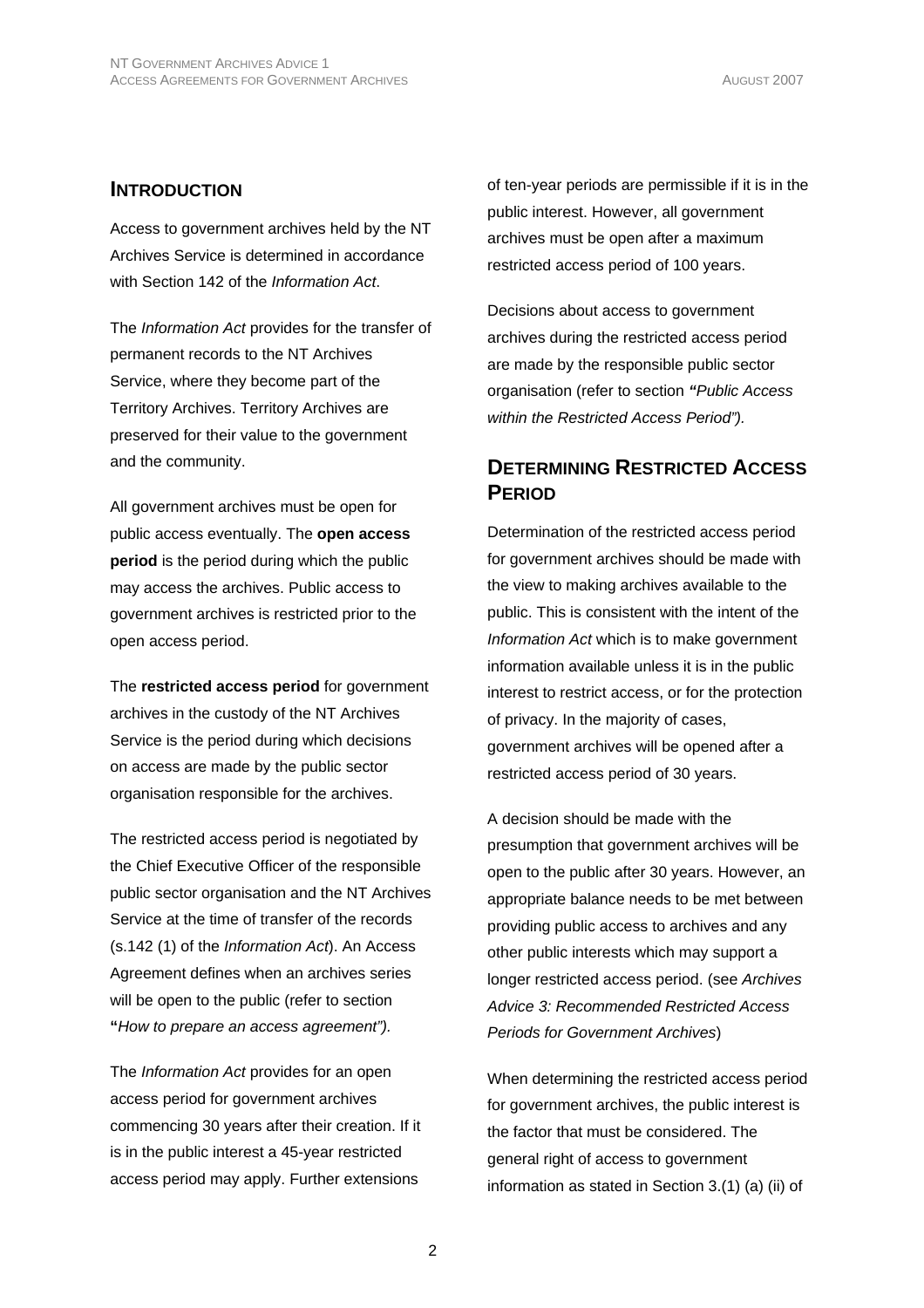the *Information Act* is: "…limited only in those circumstances where the disclosure of particular information would be contrary to the public interest because it's disclosure would have a prejudicial effect on essential public interests or on the private and business interests of persons in respect of whom information is held by public sector organisations".

The standard restricted access period for the majority of government archives is 30 years. This allows for the diminishing of sensitivity and confidentiality with the passing of time.

Some types of archives which may be open for public access after 30 years include:

- Administrative correspondence
- Business records and commercial information
- **Land and mining leases**
- ▶ Police journals
- **Local government records**
- Primary production and fisheries records
- Ports and harbours records
- ▶ Survey and mapping records
- Water resources records
- School registers
- Prison registers
- Tourism records
- Railway and construction records
- Sporting records
- Housing records
- Cabinet records.

#### **Public Interest Issues to Consider**

The following issues may be considered when assessing matters of public interest to open archives after 45 years or longer:

- Sensitive personal information, or information which unreasonably discloses personal affairs (not including publicly available information or information reasonably expected to be publicly available, eg name and address)
- $\blacktriangleright$  Information which is protected under secrecy or confidentiality provisions in other legislation
- Information, the disclosure of which could jeopardise the future provision of information to a public sector organisation, particularly an organisation performing an investigatory function
- $\triangleright$  Information, the disclosure of which could compromise the security of a public sector organisation, an organisation regulated by the organisation or any other public sector organisation, or otherwise threaten the safety of any person
- Disclosure of information about an Aboriginal sacred site or Aboriginal tradition.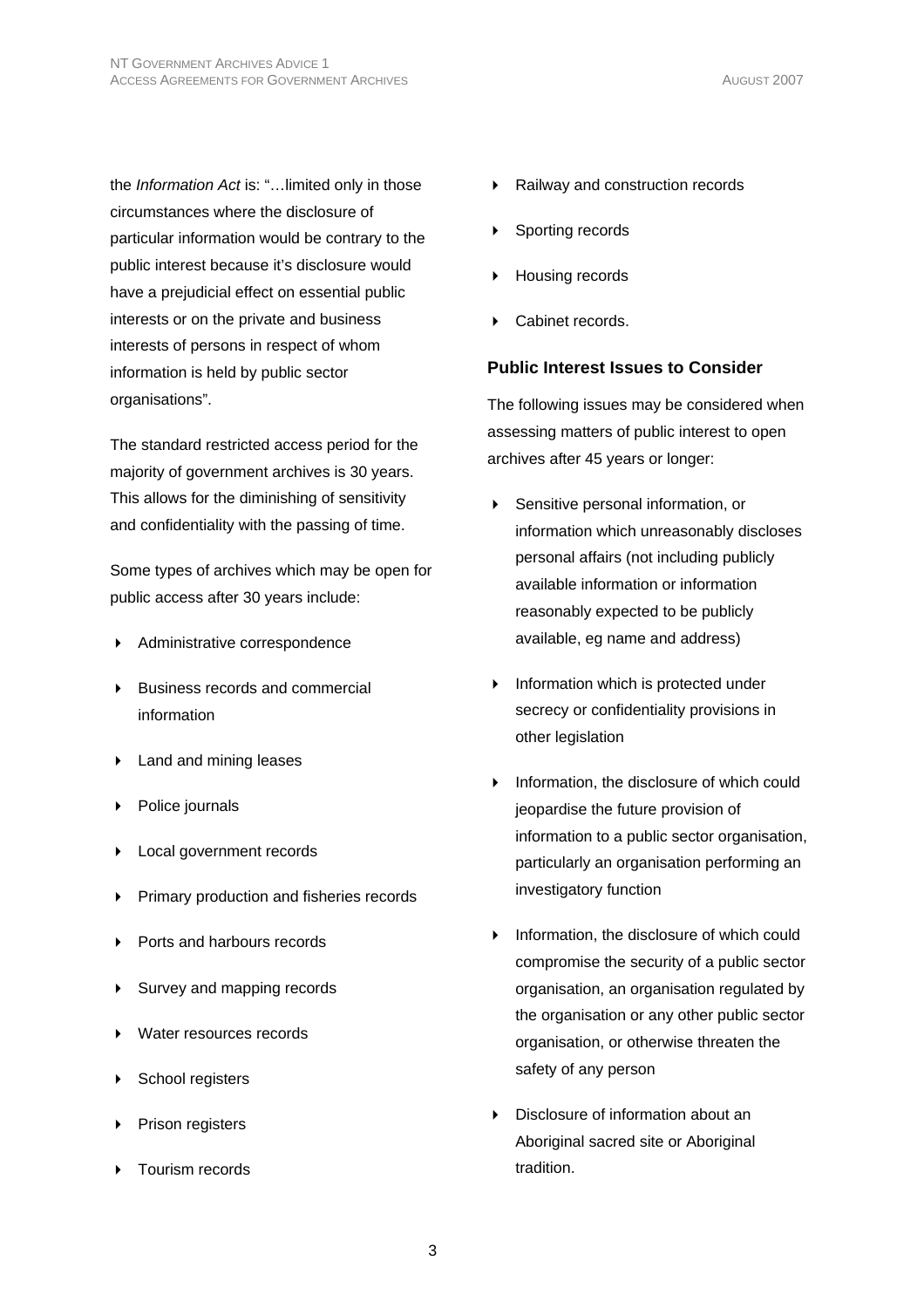Some types of government archives which may have longer restricted access periods in the public interest are listed below:

- ▶ Adoption records
- Births, deaths and marriages records
- **Information about an Aboriginal sacred** site or Aboriginal tradition.

A public sector organisation may request an extension of the restricted access period of up to 10 years at a time. Further extensions of up to 10 year periods are permissible if it is in the public interest. However, all government archives must be available after a maximum restricted access period of 100 years.

In preparing an application for an extension of the restricted access period, the organisation should review the previous determinations to consider whether the restrictions still apply with the passing of time.

#### **Government Archives Relating to Indigenous People**

When determining the restricted access period for government archives relating to indigenous people, the responsible public sector organisation will need to be aware of materials that may be considered offensive to Aboriginal and Torres Strait Islander peoples.

#### **Government Archives Relating to Children**

The maximum restricted access period should be considered for government archives of a sensitive and personal nature which refer to

children eg, legal records, court records, welfare records and medical records.

The restricted access period for any archives relating to children should also take into account the date when the children would reach the age of majority and be considered an adult.

#### **How to Prepare an Access Agreement**

The NT Archives Service will issue a separate recommendation *(Form 1A Access to Government Archives: Recommended Restricted Access Period)* for each archives series to the responsible public sector organisation. The recommendation will include; the restricted access period, open access period, and reasons for the recommendation. An appendix will list any specific items within the archives series which are recommended for longer restricted access periods than the remainder of the archives series *(Form 1B Access to Government Archives: Recommended Restricted Access Period (Exceptional Items)).* 

Where an archives series contains 50% or more of items which would be restricted for a longer period than the remainder of the archives series, the longer closure period should be applied to the entire archives series.

The public sector organisation is required to complete an Access Agreement for each archives series it has responsibility for which is held in the custody of the NT Archives Service *(Form 2A Access to Government Archives: Access Agreement).* In preparing the Access Agreement, the responsible public sector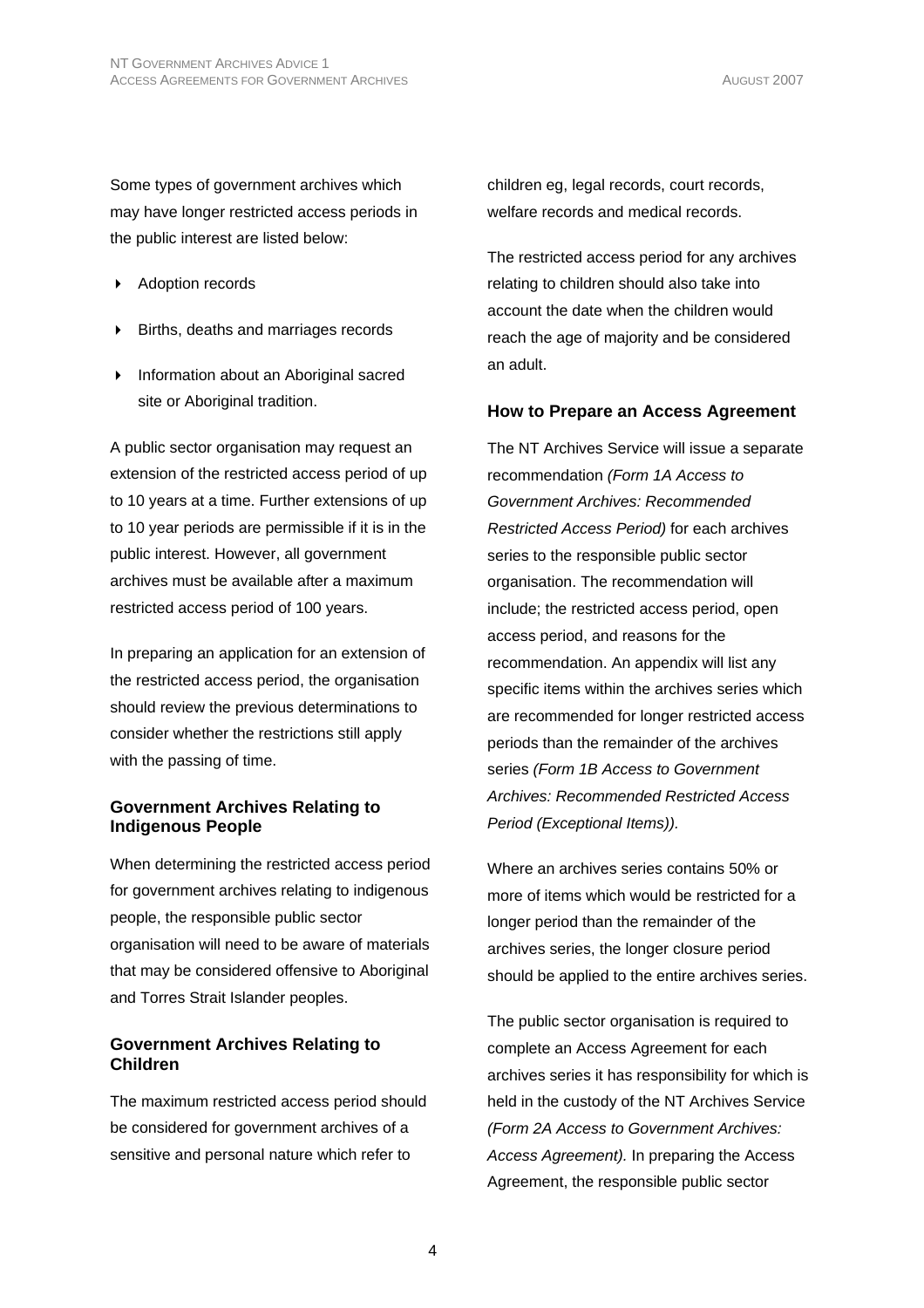organisation should review the range of information contained in the archives series, any additional legislation which may impact on the restricted access period for the archives series, and consider the most appropriate restricted access period.

Consideration should also be given to whether any specific items within the archives series may require a longer restricted access period in the public interest *(Form 2B Access to Government Archives: Access Agreement (Exceptional Items)*.

The public sector organisation should contact the NT Archives Service to discuss any questions or issues relating to the access period for the archives. The Access Agreement (with any attachments) must be signed by the Chief Executive Officer before submission to the NT Archives Service for joint approval.

#### **Opening of Archives for Public Access**

Prior to the end of the restricted access period for each archives series, the NT Archives Service will remind the responsible public sector organisation when the open access period is due to commence (see *Archives Advice 2: Implementation of Open Access Periods for Government Archives).*

## **Extension of Restricted Access Period**

Upon notification that archives series is due to be opened to public access, the responsible public sector organisation may review the restricted access period. If it is in the public interest for the restricted access period to be

extended, the public sector organisation may submit a *Form 3A Access to Government Archives: Application for Extension of the Restricted Access Period,* including any exceptional items *(Form 3B Access to Government Archives: Extension of Restricted Access Period (Exceptional Items)).*

The public sector organisation may apply to extend the restricted access period for up to 10 years, if it is in the public interest. Further extensions may also be requested. However the maximum period that an archives series may be restricted is 100 years.

#### **Public Access within the Restricted Access Period**

During the restricted access period, if the archives have been specifically identified in the custody of the NT Archives Service, an application for access may be made to the responsible public sector organisation through the NT Archives Service. (see *Archives Advice 4: Public Access to Government Archives in the Restricted Access Period*)

Individuals may also request access through Part 3 (Access and Correction Rights) of the *Information Act*. Further information about Access to Government Information can be found on the website of the Office of the Information Commissioner (www.infocomm.nt.gov.au).

## **Acknowledgments**

The NT Archives Service acknowledges that the work of the following state archives and records authorities has been a significant influence on the development of this advice: